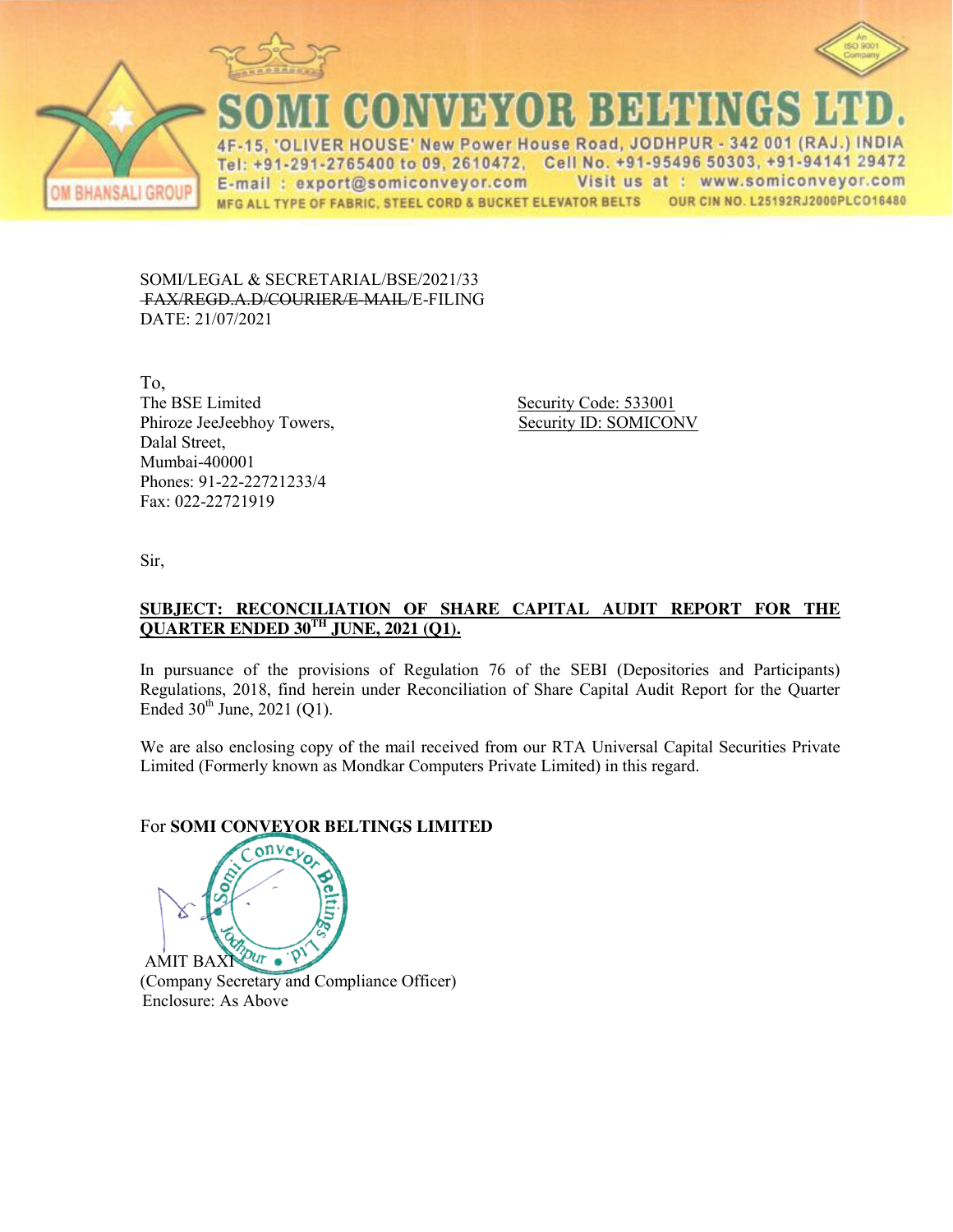

**CS. AVIJIT VASU B.Sc., M.COM, ACS Practicing Company Secretary** 

## **RECONCILIATION OF SHARE CAPITAL AUDIT REPORT**

| 1. For Quarter Ended                                                                                                                                                                                                                |                                                               | : $30^{\text{TH}}$ June, 2021 (FIRST QUARTER) |            |                 |                   |            |              |  |
|-------------------------------------------------------------------------------------------------------------------------------------------------------------------------------------------------------------------------------------|---------------------------------------------------------------|-----------------------------------------------|------------|-----------------|-------------------|------------|--------------|--|
| 2. ISIN                                                                                                                                                                                                                             |                                                               | : INE323J01019                                |            |                 |                   |            |              |  |
| 3. Face Value                                                                                                                                                                                                                       |                                                               | : Rs. $10/-$                                  |            |                 |                   |            |              |  |
| 4. Name of the Company                                                                                                                                                                                                              |                                                               | : SOMI CONVEYOR BELTINGS LIMITED              |            |                 |                   |            |              |  |
| 5. Registered Office Address                                                                                                                                                                                                        | : 4F-15, "Oliver House", New Power House Road, Jodhpur-342003 |                                               |            |                 |                   |            |              |  |
| 6. Correspondence Address<br>: 4F-15, "Oliver House", New Power House Road, Jodhpur-342003                                                                                                                                          |                                                               |                                               |            |                 |                   |            |              |  |
| : Tel: +91-291-2765400, Fax: +91-291-2765410<br>7. Telephone & Fax Nos                                                                                                                                                              |                                                               |                                               |            |                 |                   |            |              |  |
| 8. Email address<br>: info@ombhansali.com/csamitbaxi@gmail.com                                                                                                                                                                      |                                                               |                                               |            |                 |                   |            |              |  |
| 9. Names of the Stock Exchanges where the company's securities are listed: BSE LIMITED, NSE OF INDIA LIMITED                                                                                                                        |                                                               |                                               |            |                 |                   |            |              |  |
| Number of Shares<br>% of the Total issued capital                                                                                                                                                                                   |                                                               |                                               |            |                 |                   |            |              |  |
| 10. Issued Capital:                                                                                                                                                                                                                 |                                                               | 11779656<br>100%                              |            |                 |                   |            |              |  |
| 11. Listed Capital (Exchange-wise): (BSE)                                                                                                                                                                                           | 11779656                                                      |                                               |            | 100%            |                   |            |              |  |
|                                                                                                                                                                                                                                     |                                                               | 11779656<br>(NSE)                             |            |                 |                   | 100%       |              |  |
|                                                                                                                                                                                                                                     | (as per company records)                                      |                                               |            |                 |                   |            |              |  |
| 12. Held in dematerialized form in CDSL:                                                                                                                                                                                            | 2534744                                                       |                                               | 21.52%     |                 |                   |            |              |  |
| 13. Held in dematerialized form in NSDL:                                                                                                                                                                                            | 8422902                                                       |                                               | 71.50%     |                 |                   |            |              |  |
| 14. Physical:                                                                                                                                                                                                                       |                                                               | 822010                                        |            | 6.98%           |                   |            |              |  |
|                                                                                                                                                                                                                                     | 15. Total No. of shares $(12+13+14)$ :                        |                                               |            | 11779656        |                   | 100%       |              |  |
| 16. Reasons for difference if any, between (10&11), (10&15), (11&15): NIL                                                                                                                                                           |                                                               |                                               |            |                 |                   |            |              |  |
| 17. Certifying the details of changes in share capital during the quarter under consideration as per Table below:                                                                                                                   |                                                               |                                               |            |                 |                   |            |              |  |
| Particulars***                                                                                                                                                                                                                      | No. of Shares                                                 | Applied/Not                                   |            | Listed on Stock | Whether           | Whether    | In-principal |  |
|                                                                                                                                                                                                                                     |                                                               | Applied for                                   |            | Exchanges       | Intimated         | Intimated  | approval for |  |
|                                                                                                                                                                                                                                     |                                                               | listing                                       | (Specify   |                 | To CDSL           | To NSDL    | SE(Specify   |  |
| <b>NIL</b>                                                                                                                                                                                                                          |                                                               |                                               | Names)     |                 |                   |            | Names)       |  |
|                                                                                                                                                                                                                                     | -----                                                         | -----                                         |            | ----            | ----              | ----       |              |  |
| *** Rights, Bonus, Preferential Issue, ESOPs, Amalgamation, Conversion, Buyback, Capital Reduction, Forfeiture, Any other (to specify).<br>18. Register of members is updated (Yes/No): YES<br>If not, updated upto which date: N.A |                                                               |                                               |            |                 |                   |            |              |  |
| 19. Reference of previous quarter with regards to excess dematerialized shares, .if any: N.A.                                                                                                                                       |                                                               |                                               |            |                 |                   |            |              |  |
| 20. Has co. resolved the matter mentioned in point no.19 above in current quarter? If not, reason why? N.A.                                                                                                                         |                                                               |                                               |            |                 |                   |            |              |  |
| 21. Total no. of requests, if any, confirmed after 21 days & the total no. of requests pending beyond 21 days                                                                                                                       |                                                               |                                               |            |                 |                   |            |              |  |
|                                                                                                                                                                                                                                     | with the reasons for delay:                                   |                                               |            |                 |                   |            |              |  |
| Total No. of demat requests                                                                                                                                                                                                         |                                                               | No. of requests                               |            | No. of shares   | Reasons for delay |            |              |  |
| Confirmed after 21 days                                                                                                                                                                                                             |                                                               |                                               | NIL        | $NIL$           |                   | <b>NIL</b> |              |  |
| Pending for more than 21 days                                                                                                                                                                                                       |                                                               |                                               | <b>NIL</b> | NIL             |                   | NIL        |              |  |
| 22. Name, Telephone & Fax No. of the Compliance Officer of the Company:                                                                                                                                                             |                                                               |                                               |            |                 |                   |            |              |  |
| Mr. Amit Baxi                                                                                                                                                                                                                       |                                                               |                                               |            |                 |                   |            |              |  |
| 4 F-15, "Oliver House", New Power House Road, Jodhpur-342003                                                                                                                                                                        |                                                               |                                               |            |                 |                   |            |              |  |
| Tel.: +91-0291-2765400, Fax: +91-0291-2765410                                                                                                                                                                                       |                                                               |                                               |            |                 |                   |            |              |  |
| 23. Name, Address, Tel. & Fax No., Regn. No. of the Practicing company secretary:                                                                                                                                                   |                                                               |                                               |            |                 |                   |            |              |  |
| CS AVIJIT VASU,                                                                                                                                                                                                                     |                                                               |                                               |            |                 |                   |            |              |  |
| Corporate Tower, Plot No. 21&22, Behind Bank of Maharashtra, 2 <sup>nd</sup> Puliya Commercial Centre,                                                                                                                              |                                                               |                                               |            |                 |                   |            |              |  |
| Chopasni Housing Board, Jodhpur, Tel.:+91-0291-2759987                                                                                                                                                                              |                                                               |                                               |            |                 |                   |            |              |  |
| M. No. 37968; C. P. No. 14198                                                                                                                                                                                                       |                                                               |                                               |            |                 |                   |            |              |  |
| 24. Appointment of common agency for share registry work (if yes, name and address): YES                                                                                                                                            |                                                               |                                               |            |                 |                   |            |              |  |
| UNIVERSAL CAPITAL SECURITIES PRIVATE LIMITED                                                                                                                                                                                        |                                                               |                                               |            |                 |                   |            |              |  |
| C 101, 247 Park, LBS Road, Vikhroli West, Mumbai - 400083                                                                                                                                                                           |                                                               |                                               |            |                 |                   |            |              |  |
| Tel: (+91 22) 28207203-05, 28257641, Fax: (+91 22) 28207207                                                                                                                                                                         |                                                               |                                               |            |                 |                   |            |              |  |

25. Any other detail that the company secretary may like to provide, (*e.g.* BIFR Company, delisting from SE): **NIL**

**CS AVIJIT VASU Place: Jodhpur Company Secretary in Practice, ACS: 37968, C.P. No. 14198 UDIN: A037968C000661734** 

Date: 21/07/2021